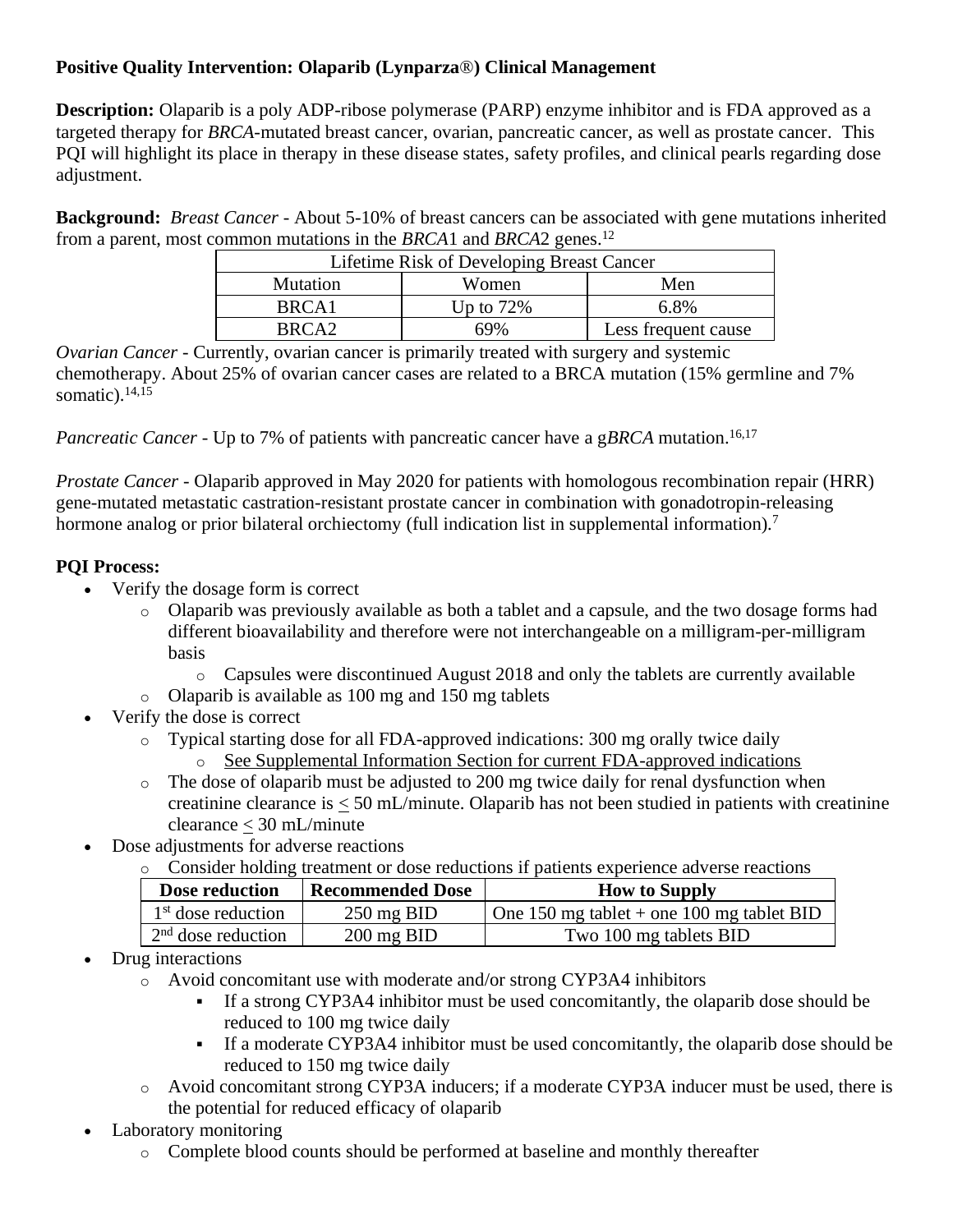- o Renal function should be verified at baseline and periodically thereafter
- o Taking other anticancer agents may cause a potentiation/prolongation of myelosuppression

#### **Patient Centered Activities:**

- Provide [Oral Chemotherapy Education \(OCE\)](https://www.oralchemoedsheets.com/index.php/sheet-library/24-available/generic/306-olaparib) sheet
- Counsel patient on side effect profile (see supplemental information)
- Instruct patient to avoid grapefruit, grapefruit juice, Seville oranges, and/or Seville orange juice
- Patient Assistance: [NCODA Financial Assistance Tool](https://www.ncoda.org/financial-assistance/)

#### **References:**

- 1. U.S. Breast Cancer Statistics. Breastcancer.org. Last updated Feb 13,2019.
- 2. Pal T et al. *Cancer*. 2005;104(12):2807-2816.
- 3. Pennington KP et al. *Clin Cancer Res*. 2014;20(3):764-775.
- 4. NCCN Clinical Practice Guidelines in Oncology (NCCN Guidelines®) for Pancreatic Adenocarcinoma.
- 5. SEER Cancer Stat Fact Sheets: Pancreatic Cancer. National Cancer Institute.<https://seer.cancer.gov/statfacts> /html/pancreas.html. Accessed March 20, 2020.
- 6. [Lynparza® \(olaparib\) \[package insert\].](https://www.accessdata.fda.gov/drugsatfda_docs/label/2018/208558s001lbl.pdf)

### **Supplemental Information:**

**Current FDA-approved indications:** (Starting dose is 300 mg twice daily for all indications)

| <b>Indication</b>                                                                                                                                                                                                                                                                                                                                                                                                                                                                                                                  | <b>Efficacy</b>                                                                                                                                                                                                                                                                                           | <b>Safety</b>                                                                                                                                                                                                                                                                                                                                                                                                             |
|------------------------------------------------------------------------------------------------------------------------------------------------------------------------------------------------------------------------------------------------------------------------------------------------------------------------------------------------------------------------------------------------------------------------------------------------------------------------------------------------------------------------------------|-----------------------------------------------------------------------------------------------------------------------------------------------------------------------------------------------------------------------------------------------------------------------------------------------------------|---------------------------------------------------------------------------------------------------------------------------------------------------------------------------------------------------------------------------------------------------------------------------------------------------------------------------------------------------------------------------------------------------------------------------|
| <b>Ovarian cancer</b>                                                                                                                                                                                                                                                                                                                                                                                                                                                                                                              |                                                                                                                                                                                                                                                                                                           |                                                                                                                                                                                                                                                                                                                                                                                                                           |
| First-line maintenance treatment for<br>deleterious or suspected deleterious<br>germline or somatic BRCA-mutated<br>$(gBRCAm)$ or $sBRCAm)$ advanced epithelial<br>ovarian, fallopian tube, or primary peritoneal placebo 21%<br>cancer for patients who are in a complete or<br>partial response to first-line platinum-based<br>chemotherapy (SOLO-1)                                                                                                                                                                            | mPFS results: olaparib 56<br>months vs placebo 13.8<br>months<br>5-Year PFS: olaparib 48% vs                                                                                                                                                                                                              | Most common AEs with olaparib: nausea,<br>vomiting, fatigue, anemia, diarrhea<br>Serious AEs occurred in<br>21% of olaparib patients vs 12% of placebo<br>patients, most commonly anemia                                                                                                                                                                                                                                  |
| In combination with bevacizumab for<br>maintenance treatment of adult patients with<br>advanced epithelial ovarian, fallopian tube,<br>or primary peritoneal cancer for patients<br>who are in a complete or partial response to<br>first-line platinum-based chemotherapy and<br>whose cancer is associated with homologous<br>recombination deficiency (HRD) positive<br>status defined by either deleterious or<br>suspected deleterious BRCA mutation and/or Lower Risk: mPFS olaparib<br>genomic instability<br>PAOLA-1 trial | Reduced the risk of disease<br>progression or death by 67%<br>(equal to HR of 0.33) and<br>improved progression-free<br>survival to a median of 37.2<br>months vs 17.7 months with<br>bevacizumab alone<br>Higher Risk: mPFS olaparib<br>36.0 vs. 16.0 bevacizumab<br>Not Reached vs. 22.1<br>bevacizumab | Adverse reactions (Grade 1-4) occurring in<br>$\geq$ 10% of patients treated with<br>olaparib/bevacizumab in PAOLA-1<br>compared with the placebo/bevacizumab<br>arm were nausea (53%), fatigue (including<br>asthenia) (53%), anemia (41%),<br>lymphopenia (24%), vomiting (22%), and<br>leukopenia (18%), diarrhea (18%),<br>neutropenia (18%), urinary tract infection<br>$(15\%)$ , and headache $(14\%)$             |
| Maintenance treatment for recurrent<br>epithelial ovarian, fallopian tube, or primary<br>peritoneal cancer for patients who are in a<br>complete or partial response to platinum-<br>based chemotherapy $-2$ randomized trails<br>completed $10$<br>SOLO-2 trial<br>Study 19                                                                                                                                                                                                                                                       | SOLO-2: PFS: olaparib 19.1<br>months vs placebo 5.5 months<br>OS: olaparib 51.7 months vs<br>placebo 38.8 months<br>Study 19: PFS: olaparib 8.4<br>months vs placebo 4.8 months;<br>OS: olaparib 29.8 months vs<br>placebo 27.8 months                                                                    | SOLO-2: Most common Grade 1/2 AEs in<br>both groups: nausea, fatigue, vomiting,<br>abdominal pain, and diarrhea<br>Most common $\geq$ Grade 3 AE: anemia<br>Study 19: Most common AEs of all grads in<br>olaparib arm included nausea (71%), fatigue<br>(63%), vomiting (35%), diarrhea (28%),<br>anemia (23%), constipation (22%),<br>respiratory tract infection (22%), decreased<br>appetite (21%), and headache (21%) |
| Deleterious or suspected deleterious<br>gBRCAm advanced ovarian cancer after $\geq$ 3<br>prior lines of chemotherapy<br><b>Breast Cancer</b>                                                                                                                                                                                                                                                                                                                                                                                       | Single arm trial PFS results:<br>ORR: 34%; Median DoR: 7.9<br>months                                                                                                                                                                                                                                      | Serious AEs reported in 30% of patients,<br>most frequently anemia, abdominal pain                                                                                                                                                                                                                                                                                                                                        |
|                                                                                                                                                                                                                                                                                                                                                                                                                                                                                                                                    |                                                                                                                                                                                                                                                                                                           |                                                                                                                                                                                                                                                                                                                                                                                                                           |